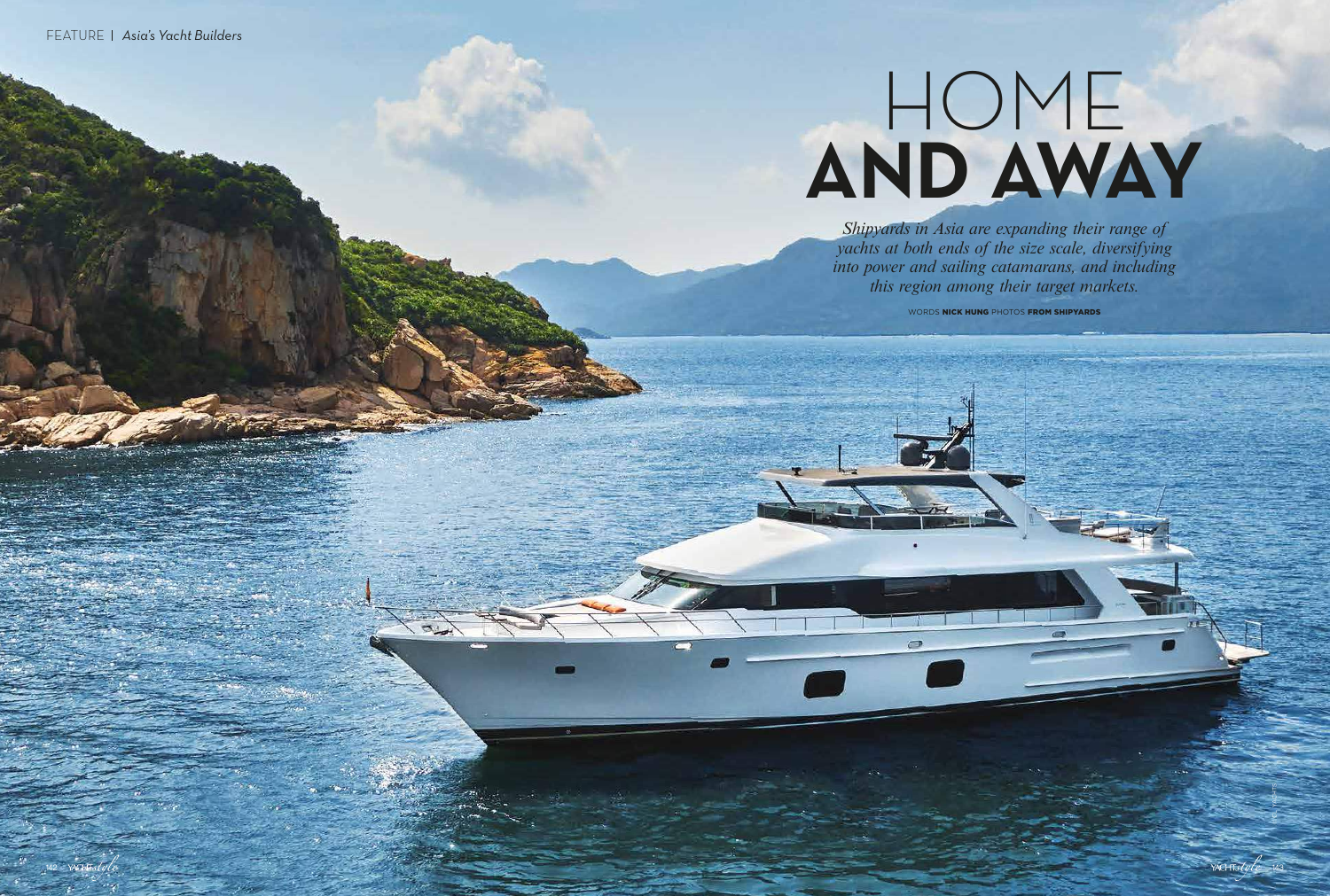However, CL Yachts is also using the year's first major international boat show to reveal more details of its upcoming CLB65, which will be its new entry-level yacht and is being produced in the shipyard's main production facility west of Zhuhai.

Set to debut in the fourth quarter of 2021, the CLB65 features a RINA-certified resin-infused composite hull designed by Howard Apollonio of Apollonio Naval Architecture in collaboration with structural engineer Gurit, the two design offices who both worked together successfully on the CLB72.

The yacht, which can be CE certified upon request, features strategic use of carbon-fibre, while the first unit will be configured with twin Volvo IPS1050 pods and feature an at-rest electric fin stabiliser.

CL Yachts has designed the exterior and layout in-house, with an

Other distinctive features include a vertical bow and a teardropshaped hull that's wider in the forward part than the aft, while cleverly designed exterior spaces include the foredecks on both the main and upper decks, known as *Piazza del Sole and Terrazza Portoghese*  respectively.

Architecture and Design.

Martin Lo, Director of CL Yachts, said: "At CL Yachts, we are thrilled to be back-to-back Good Design Award winners. Not only is it a prestigious honour but two consecutive wins validates everything we've been doing so far. We began this journey three years ago with a strong vision: to advance the luxury experience for modern explorers. Jozeph Forakis and his design team understood this vision and continue to exceed expectations every time."



aft galley among notable differences to other models in the CL Yachts range, while the "light and airy interior design scheme" is by Interiors by Carmen, which also worked on the CLB72. Notable features include opening saloon windows, while the lower deck features three staterooms and a convertible crew cabin.



CL Yachts' display at this year's Palm Beach International Boat Show includes the new CLB88 (also pictured on the opening spread in Hong Kong) Designed by Jozeph Forakis, the CLX96 is CL Yachts' new flagship and set to pre

Yachts is scheduled to show its flagship CLB88 and hull six of its popular CLB72 at this year's Palm Beach International Boat Show in Florida from Marc<br>25-28 as the brand from the historic Cheoy Lee yard headquartered in H hull six of its popular CLB72 at this year's Palm Beach International Boat Show in Florida from March 25-28 as the brand from the historic Cheoy Lee yard

As well as developing its smallest model, the builder has been constructing building its biggest model, with the much-anticipated CLX96 on schedule to launch this summer before it travels to the US for its world premiere at the Fort Lauderdale International Boat Show from October 27-31.

"The design is unique, fresh, modern and exciting, and challenges the perception of what people expect from a motor yacht," Forakis said. Like the CLB88, the CLX96 is expected to move from the Zhuhai shipyard and make an appearance in Hong Kong before heading to the US. And also like the CLB88, the CLX96 has been crowned at the Good Design Awards organised by the Chicago Athenaeum Museum of reach 31 knots with twin Volvo IPS1350 1,000hp engines. All CL Yachts models are built at Cheoy Lee's 12-hectare shipyard on the Pearl River in Zhuhai, which includes 85,700sqm of covered production facilities that support construction in steel, fibreglass and aluminium.

The yacht is the first to feature both an exterior and interior by Milan-based Jozeph Forakis, while Americans Earl Alfaro and Albert Horsmon are responsible for naval architecture and structural engineering respectively.

Billed as an 'SAV' (Sea Activity Vessel), the CLX96 features a 'workboat chic' profile defined by trawler-style, reverse-angle windscreens on the main and upper decks. The reverse-angle design is even mirrored at the aft end of the main-deck superstructure, ensuring the yacht stands out from its competitors.



Set to launch in late 2021, CL Yachts' entry-level CLB65 has a hull by Apollonio Naval Architecture and structural engineer Gurit Kingship Marine is building a Grand Voyager 144 superyacht featuring naval architecture by H



Meanwhile, hull seven of the CLB72 is scheduled for sea trials from April before it heads to Hong Kong and then the US shortly afterwards. The CLB72 was the brand's second model, after the CLA76, and has proved its most popular so far, with Apollonio developing the concept and exterior styling, as well as working with Gurit on the RINA-certified, resin-infused composite hull, which can

## **KINGSHIP'S CAT POWER**

Kingship Marine, also headquartered in Hong Kong with a shipyard in the Greater Bay Area, is developing a range of KingCAT power catamarans that span in size from the 55 and 85 models to the enormous KingCAT 138. The shipyard plans to first build the KingCAT 55, with an expected launch in 2022.

The company was founded in 2004 by Roger Liang and has its